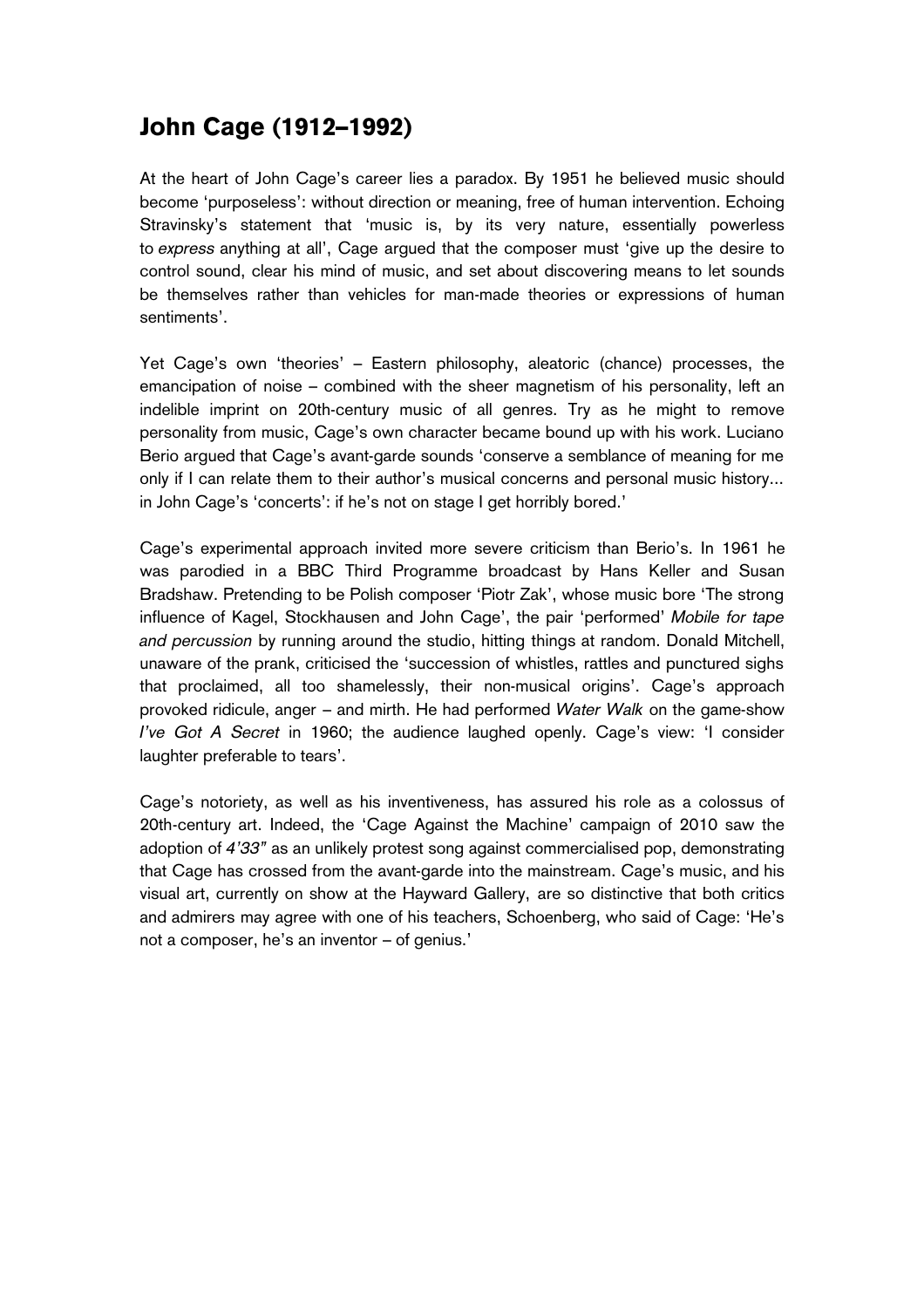## *4'33"* (1952) *30" – 2'23" – 1'40"*

Perhaps the most notorious piece of music ever conceived, *4'33"* is not a thoughtless gimmick, but a coalescing of Cage's ideas, and wider trends. Zen philosophy, with its emphasis on 'being', on silent contemplation, was becoming highly influential. In his *Nine Stories* of 1953, J.D. Salinger, himself fascinated by Zen, quoted an idea of precisely the kind that interested Cage:

We know the sound of two hands clapping. But what is the sound of one hand clapping?

Such questions of content versus absence were pervading artistic thought. Most influential in Cage's case were the white paintings of Robert Rauschenberg – which shocked critics in the way *4'33"* would. Cage acknowledged that Rauschenberg's paintings effectively laid down a creative gauntlet; art without 'content' demanded music without content, and to ignore this challenge would have been to ignore the direction of artistic progress:

'Actually what pushed me into [writing *4'33"*] was not guts but the example of Robert Rauschenberg. His white paintings... When I saw those, I said, "Oh yes, I must; otherwise I'm lagging, otherwise music is lagging."'

The point made by critics that anybody could have written such a piece was invariably met with Cage's response that nobody else did. It took someone with an extraordinary approach to sound to believe in the validity of this concept. In 1949 Cage had argued that: 'Any attempt to exclude the "irrational" is irrational. Any composing strategy which is wholly "rational" is irrational in the extreme.' This dismissal of 'rational' preconceptions enabled Cage to embrace the idea of taking a snapshot of time, and listening to it to hear what it would yield. Cage's point is that 'there's no such thing as silence', and that all sounds, however faint, constitute music. In *Silence* (1961), Cage asked: 'Which is more musical, a truck passing by a factory or a truck passing by a music school?'

The non-existence of silence was vividly demonstrated to Cage in 1951-52, when he visited an acoustic anechoic chamber at Harvard, a room built to absorb and block all sound. This was a defining moment:

'... in that silent room, I heard two sounds, one high and one low. Afterward I asked the engineer in charge why, if the room was so silent, I had heard two sounds... He said "The high one was your nervous system in operation. The low one was your blood in circulation."'

This experience, the white paintings, and Cage's philosophy, led to *4'33".* Describing Rauschenberg's work, Cage put it this way: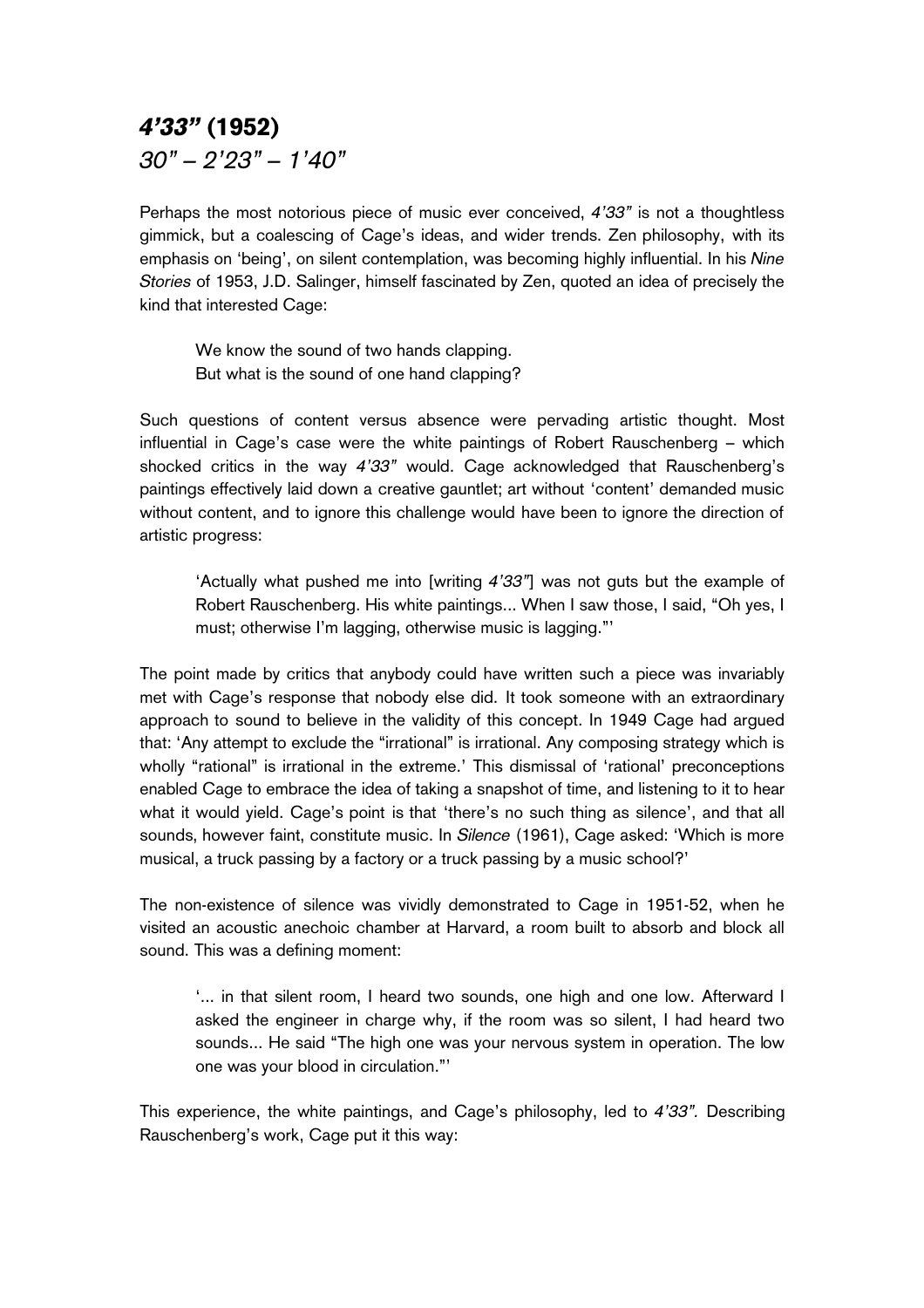'The white paintings were airports for the lights, shadows, and particles... Before such emptiness, you just wait to see what you will see...'

In the emptiness of *4'33"*, we just wait to hear what we will hear.

## *Radio Music* for eight (1956)

Cage believed that music is 'organized sound', and that all sound, even that conventionally categorized as 'noise', is music. As he explained in 1937:

'Wherever we are, what we hear mostly is noise. When we ignore it, it disturbs us. When we listen to it, we find it fascinating. The sound of a truck at fifty miles an hour. Static between the stations. Rain.'

*Radio Music* was a product of this philosophy, exploring the limitless shades of 'static between the stations', the colours of radio noise and interference. Written for one to eight performers, each using one radio, these sounds unfold using chance operations. The parts employ different ranges of frequencies, between 55 and 156 kHz, notated using numbers without conventional staves. Lines denote silences, which are 'expressed by maximum amplitude'. Every part is in four sections, with or without silences between them, to be programmed by the players.

# *Concert for Piano and Orchestra* (1957–8) / *Fontana Mix* (1958)

There is no overall score for this work, only a series of 'solos', musically independent but coinciding in time, just as sounds heard in the world may overlap without relationships existing between them. Of this work, Cage stated: 'My intention in this piece was to hold together extreme disparities, much as one finds them held together in the natural world, as, for instance, in a forest, or on a city street.'

The piano part's elements may be played in any order desired, and the orchestra may consist of any number or combination of 13 instruments – including none – playing parts of which any number of pages may be used – including none. This allows for the possibility of multi-directional structures. Each part was written by Cage using purely graphic indications, and distortions of conventional notation, including three sizes of notes, denoting duration, amplitude or both. The piano score uses a plethora of notational styles and techniques, including chance factors such as imperfections on the paper.

The piano is 'prepared' with rubber, bamboo, bolts, and soft beaters used to strike the strings. Cage pioneered this technique in 1938: 'In a flash, I saw what was wrong; it wasn't me but my piano. I began therefore to experiment with the interior. I inserted magazines, newspapers, ashtrays, baking pans. Every object seemed to change the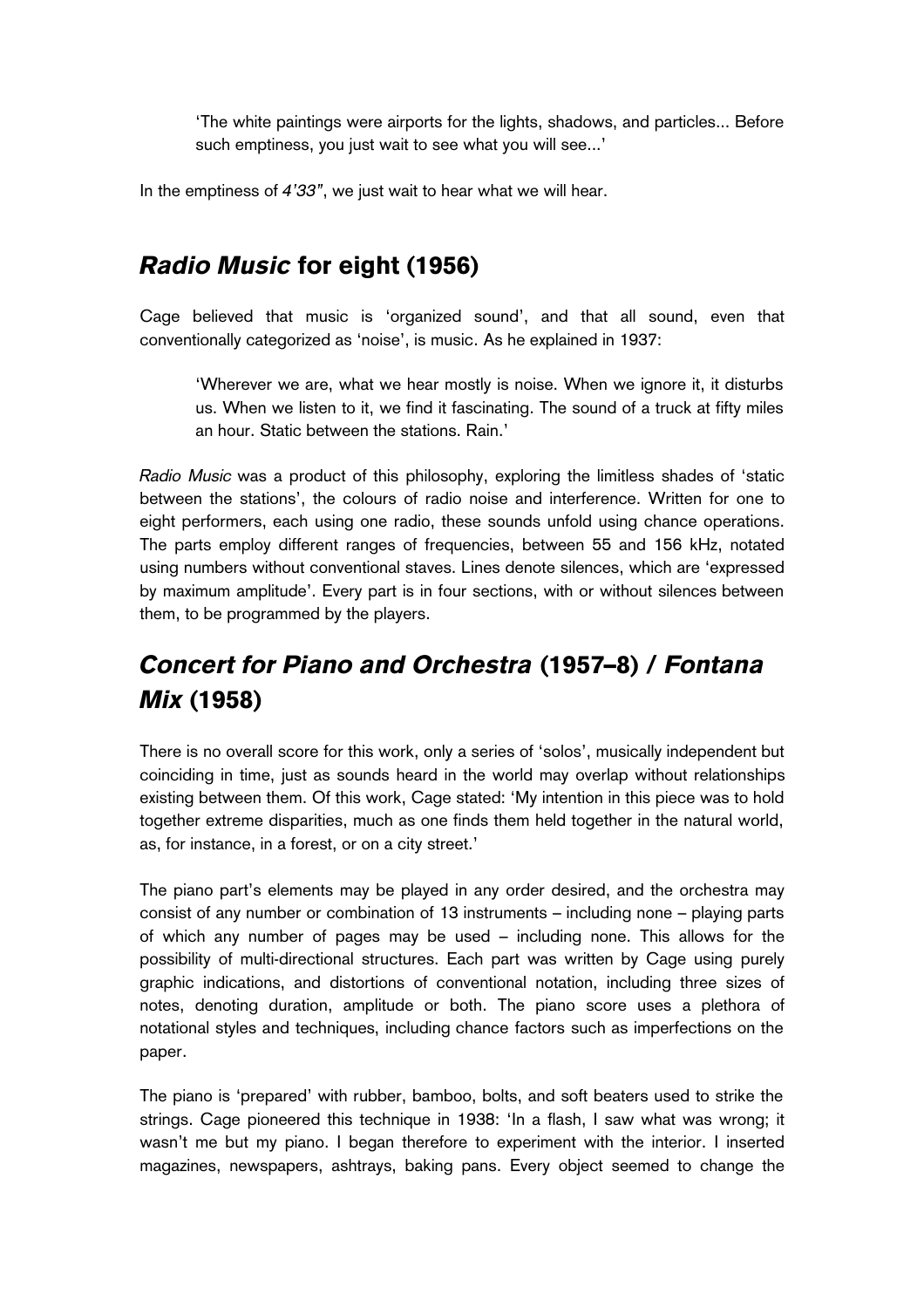sound as I hoped'. The prepared piano remains a contentious issue. Berio stated: 'I always thought that to "prepare" a piano was a bit like drawing on the Mona Lisa... It makes no difference, the piano remains the same, and it has certainly survived being violated by kind and smiling Americans.'

Yet the two composers respected one another, and it was to Berio and his then wife, Cathy Berberian, that Cage dedicated his *Fontana Mix*, one of the works which he allowed to be performed alongside the *Concert*, and derived from one of its notations. For tracks of magnetic tape and any instruments, the score comprises ten sheets of paper and twelve transparencies. On the paper are drawings of six curved lines; on ten of the transparencies are randomly distributed points. Another transparency has a grid, and another a straight line. By superimposing the transparencies over the paper, the performer/s may determine the work's structure. Originally entitled *Performance Mix*, Cage renamed the piece after his Milanese landlady, Signora Fontana.

#### *Child of Tree* for percussion solo (1975)

*Child of Tree* epitomises several aspects of Cage's philosophy at this time: the use of chance to determine musical order, Eastern tradition, and a fascination with ecology. Cage was an expert mycologist – collector of mushrooms. So when, in 1975, Cage was brought a dried cactus by the dancer Charles Moulton – who placed it near Cage's ear and plucked the spines – it was, perhaps, inevitable that the sounds produced would inspire Cage to use plant materials in *Branches* and *Child of Tree*. The process was, quite literally, organic.

The soloist may use ten instruments, all of which are plants or made from plant materials, including a rattling pod from the Mexican Poinciana tree. Cage reminds us that all instruments stem from raw materials; so why not use plants? The order in which these instruments are played is determined through chance, using the ancient Chinese system of I Ching, a device Cage employed in several compositions. Then, 'Using a stopwatch, the soloist improvises, clarifying the time structure by means of the instruments. This improvisation is the performance'.

In 1967 Cage explained his ecological interests and his musical sincerity – with characteristically wry humour: 'I don't wish to be thought to be as foolish as I sound. And I frequently, very consciously, put into my life experiences where conclusions that I've reached in the field of music cannot possibly be held, for instance my interest in mycology and my gathering and eating of wild mushrooms. Now if I were as free and easy with the mushrooms as I am with sound, I might not be here this afternoon to talk with you. Indeed not.'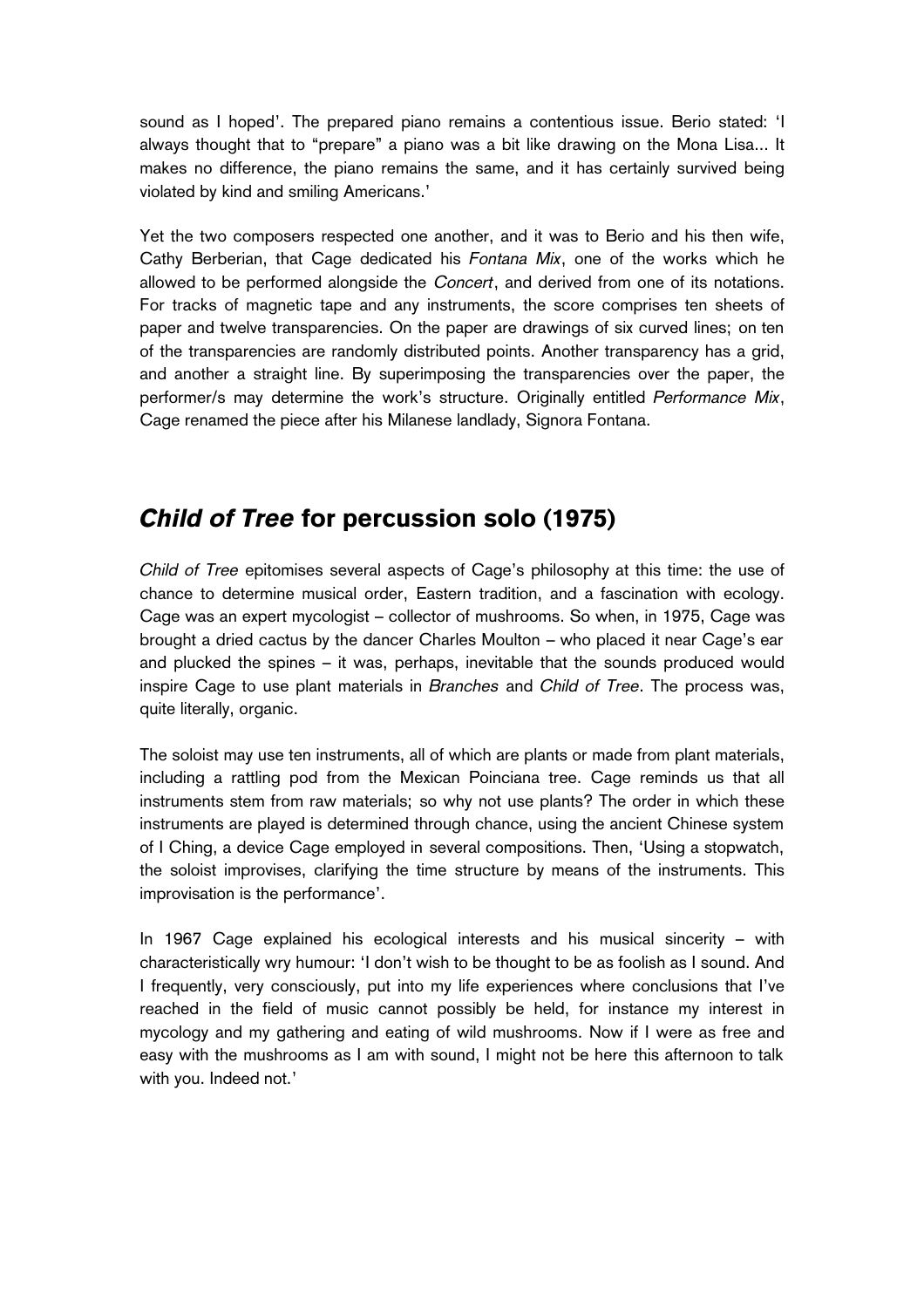## String Quartet in Four Parts (1949–50) *Quietly Flowing Along – Slowly Rocking – Nearly Stationary – Quodlibet*

This slowly-unfolding work, much influenced by Cage's hero Erik Satie, exhibits what Alex Ross calls the 'California spirit', alluding to Cage's West-Coast origins; and meaning, perhaps, that its almost static pace exudes a quality more laid-back, less highly-strung than much other mid-20th-century music. The work's slow shifts at once foreshadow minimalism, and take it to its logical conclusion, by stretching musical time almost to breaking point. Unusually, the movements are not purely abstract, but relate to the seasons: the first to Summer in France, the second to Autumn/Fall in America; the third to Winter, and the *quodlibet* to Spring.

Cage's beautifully pure sonorities justify the decision to linger over each; his wish was to praise silence without using it. This is one of Cage's 'gamut' works, drawing together regions of sound and then moving between them, sometimes rocking back and forth between two. This enabled Cage to deal with harmony in an unconventional way: sonorities are specifically delineated, but their order is not, reducing the sense in which they are defined by mutual harmonic relationships.

Each movement is composed from these preset sonorities. When the viola plays the F sharp above middle C, the second violin plays B-flat and B. When the first violin plays the C an octave above middle C, it also plays a pizzicato D, and the cello plays a pizzicato A. There is also a recurrent group of notes which first appears in bar 8: C, Dflat, A-sharp and F-sharp. Each sonority is to be selected with detachment, following a sense of 'natural' impulse; to borrow Cage's explanation of his *Sonatas and Interludes*, they are '... chosen as one chooses shells while walking along a beach'.

## *Music for Eight* (1984–1987)

The title for this work is determined by the number of musicians involved in any given performance. Cage wrote a total of 17 parts; as with the *Concert for Piano*, there is no overall score. The percussionists may choose from 50 instruments each, and the piano is played using a fishing line or horse hair to bow its strings; tonight, horse hair is used.

Each part includes 'pieces' and 'interludes', notated using flexible time-brackets and including microtonal pitches. The 'pieces' incorporate held tones, surrounded by silences, repeated at will, as well as sequences of tones which may not be repeated. The 'interludes' may be played at will, lasting 5, 10 or 15 seconds and using undistorted timbres. The players choose which 'pieces' and 'interludes' are to be used, resulting in a work which may last up to 30 minutes.